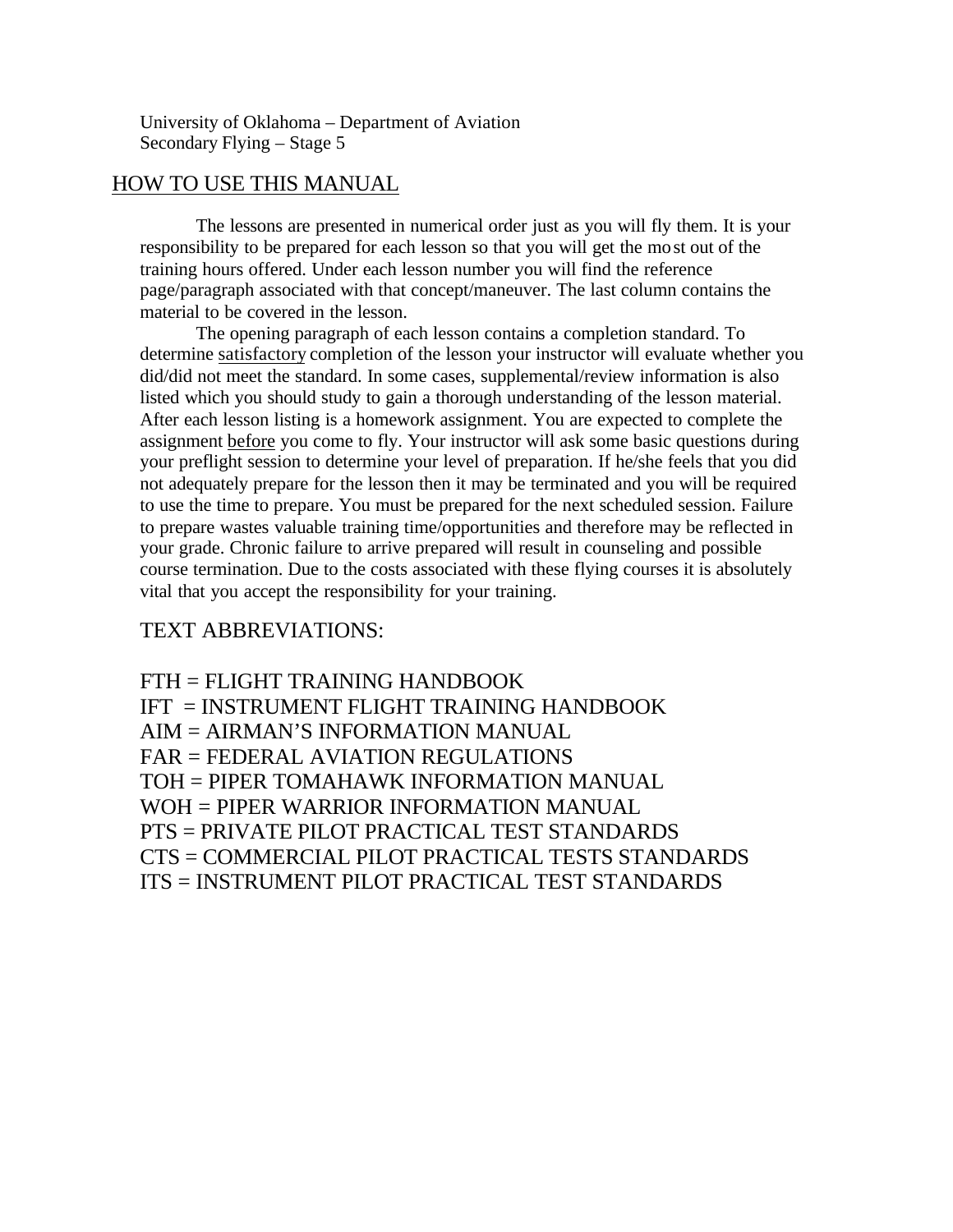# $\frac{1}{5-1}$

This lesson is complete when the student can demonstrate the ability to act as pilot-incommand on a cross-country flight with a landing at a point more than 50 N.M. from the original departure point.

\_\_\_\_\_\_\_\_\_\_\_\_\_\_\_\_\_\_\_\_\_\_\_\_\_\_\_\_\_\_\_\_\_\_\_\_\_\_\_\_\_\_\_\_\_\_\_\_\_\_

| FLIGHT        |             | PAGE/                  | <b>MATERIAL</b>                                       |
|---------------|-------------|------------------------|-------------------------------------------------------|
| <u>LESSON</u> | <b>TEXT</b> | PARAGRAPH              | TO BE COVERED                                         |
| $5 - 1$       | <b>FTH</b>  | $71 - 84$              | <b>Airport Traffic Patterns</b>                       |
|               |             | 113-119                | <b>Emergency Approaches and Landing</b>               |
|               |             |                        | (Actual), Emergency Approaches                        |
|               |             |                        | (Simulated)                                           |
|               |             | 125-130                | Faulty approaches and landings                        |
|               |             | 165-179                | <b>Cross-country Flying</b>                           |
|               |             | 181-191                | Emergency flight by reference to                      |
|               |             |                        | <b>Instruments</b>                                    |
|               |             | 300-325                | Weight and Balance, Effects of weight                 |
|               |             |                        | on flight performance, Effects of weight              |
|               |             |                        | on airplane structure, Effects of weight on stability |
|               |             |                        | and controllability, Effect of load distribution,     |
|               |             |                        | Weight and balance control, Airplane performance,     |
|               |             |                        | Straight and level flight, Climb performance, Range   |
|               |             |                        | Performance, Takeoff and landing performance,         |
|               |             |                        | Importance of performance data, Atmospheric           |
|               |             |                        | Pressure, Pressure altitude, Density altitude,        |
|               |             |                        | Performance speeds                                    |
|               | <b>IFT</b>  | 59                     | Basic instrument maneuvers                            |
|               |             | 93                     | Basic instrument flight patterns                      |
|               |             | 111-134                | Electronic aids to instrument flying                  |
|               |             | 133-154                | Navigation instruments                                |
|               |             | 161-190                | Federal airways and airspace system                   |
|               |             | 191-199                | Air traffic control                                   |
|               | <b>AIM</b>  | $1 - 1 - 2/1 - 1 - 7$  | Navigation aids                                       |
|               |             | $4 - 1 - 3$            | Information provided by F light Service Station       |
|               |             | $4 - 1 - 4$            | Designated Unicom/Multicom                            |
|               |             | $4 - 2 - 1/4 - 2 - 14$ | Radio Communications Phraseology and<br>Techniques    |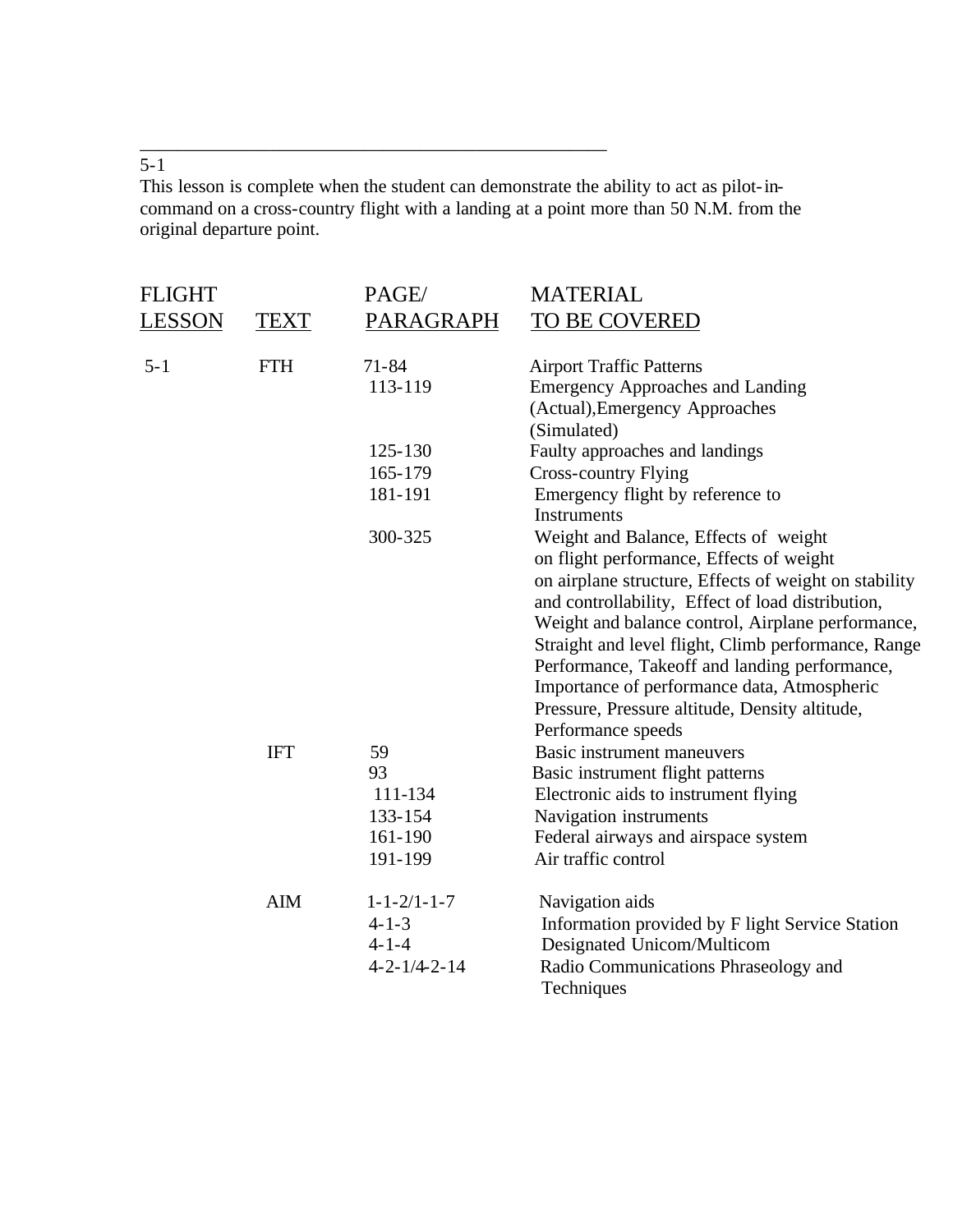|            | $4 - 3 - 3$<br>$4 - 3 - 13$<br>$5 - 1 - 1$<br>$5 - 1 - 4$<br>$5 - 1 - 12$<br>$6 - 1 - \frac{2}{6} - 4 - 3$<br>$7 - 1 - 1/7 - 1 - 28$<br>$7 - 2 - 1/7 - 2 - 5$<br>$9 - 1 - 1/9 - 1 - 6$ | Visual Indicators at Uncontrolled Airports<br><b>Traffic Control Light Signals</b><br><b>Preflight Preparation</b><br>Flight Plans—VFR Flights<br><b>Closing VFR/DVFR Flight Plans</b><br><b>Emergency Procedures</b><br>Meteorology<br><b>Altimeter Setting Procedures</b><br><b>Aeronautical Charts and Related Publications</b>                                                                                                                               |
|------------|----------------------------------------------------------------------------------------------------------------------------------------------------------------------------------------|------------------------------------------------------------------------------------------------------------------------------------------------------------------------------------------------------------------------------------------------------------------------------------------------------------------------------------------------------------------------------------------------------------------------------------------------------------------|
| FAR        | 91.117<br>91.119<br>91.120<br>91.123                                                                                                                                                   | <b>Aircraft Speeds</b><br>Minimum Safe Altitudes: General<br><b>Altimeter Settings</b><br>Compliance with ATC Clearances and<br>Instructions                                                                                                                                                                                                                                                                                                                     |
|            | 91.130<br>91.131<br>91.133<br>91.151<br>91.153<br>91.155<br>91.157<br>91.159<br>91.203<br>91.205<br>91.215                                                                             | Operating In Class C Airspace<br>Operating in Class B Airspace<br><b>Restricted and Prohibited Areas</b><br>Fuel Requirements for Flight on VFR Conditions<br>VFR Flight Plan: Information Required<br><b>Basic VFR Weather Minimums</b><br><b>Special VFR Weather Minimums</b><br>VFR Cruising Altitude or Flight Level<br>Civil Aircraft and Certification and<br>Requirements<br><b>Instrument and Equipment Requirements</b><br>ATC Transponder and Altitude |
| <b>TOH</b> | Section 2<br>Section 3<br>Section 5<br>Section 6<br>Section 7                                                                                                                          | Reporting Equipment and Use<br>Limitations<br><b>Emergency Procedures</b><br>Performance<br>Weight and Balance<br>Description and Operation of the<br>Airplane and Systems                                                                                                                                                                                                                                                                                       |

# HOMEWORK ASSIGHNMENT

1. As the completion standards are stated, this lesson is complete when you demonstrate your ability to act as PIC on a cross country flight. Therefore, if your instructor has not already assigned a flight to plan, you pick a place and make all planning and preparations prior to your scheduled departure time.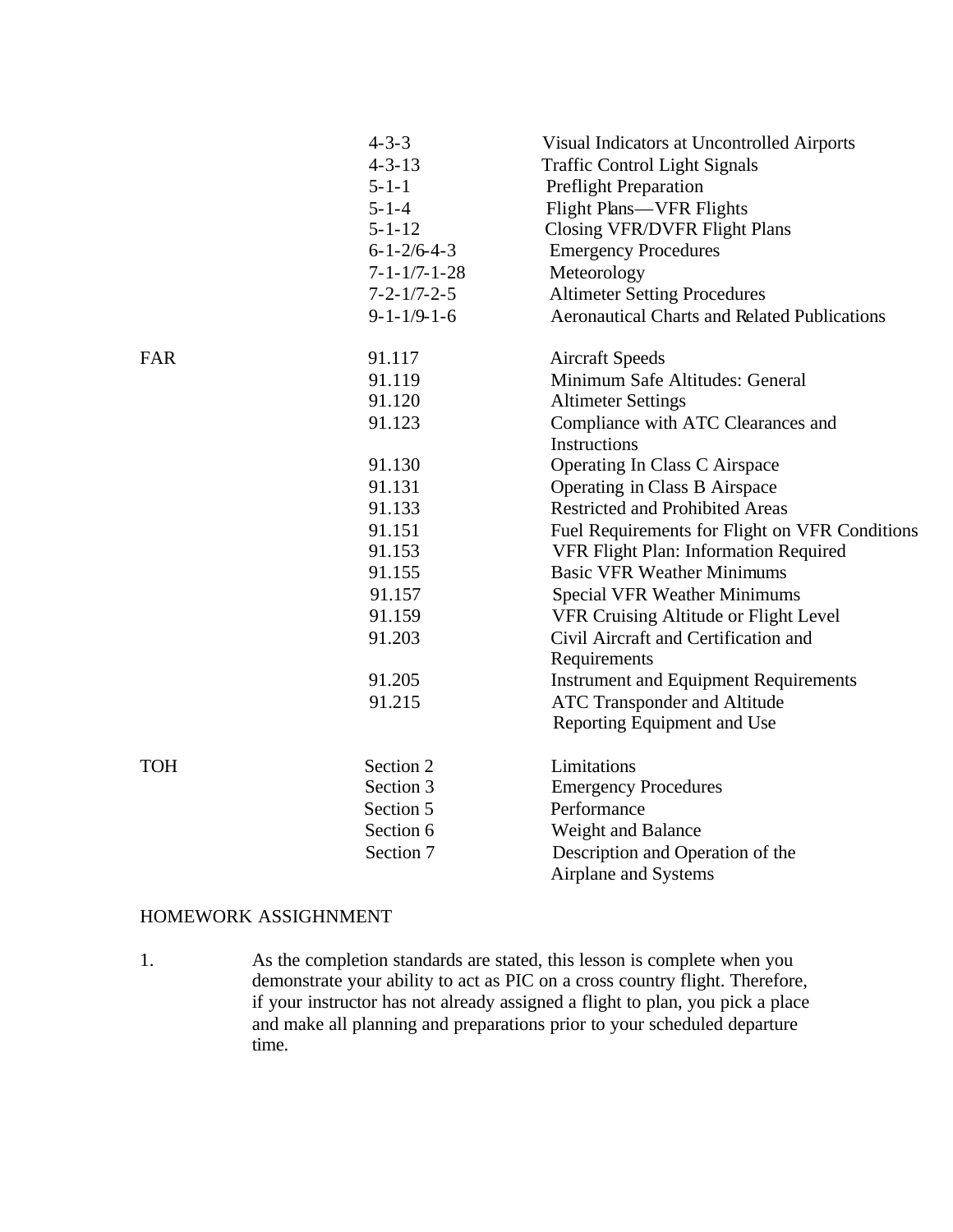NOTE: This is a rather independent course with you, the student, having a good deal of input as to just what you see and where you go. Take advantage of this fact and plan flights to all different type of airports, Large and small, and get us out and experience the airway system . Use the following. Get accustomed to their help. It will prepare you for the next step, instrument flying. Be a part of the system. Don't hide from it or avoid it.

2. As this class has you out using the airway and airspace system , a thorough understanding of the airspace is essential. Therefore, for the flight that you planned in question #1, discuss your flight through the various types of airspace you will encounter. Include names of the airspace, weather minimums, entrance requirements, etc.

# 5-2

Successful completion of this lesson is indicated by the student's demonstration of the Correct operating procedures for night cross-country flights. The student must demonstrate the ability to safely act as PIC during a night flight with a landing more than 50 N.M. from the original point of departure.

| $5 - 2$ | <b>FTH</b> | 85-93<br>$95 - 124$<br>193-203         | <b>Takeoff and Departure Climbs</b><br>Landing Approaches and Landing Night Flights<br>Night Flying |
|---------|------------|----------------------------------------|-----------------------------------------------------------------------------------------------------|
|         | AIM        | $2 - 3 - 1/2 - 3 - 14$                 | Aeronautical Lighting and Airport Marking Aids                                                      |
|         |            | $4 - 1 - 11$<br>$4 - 3 - 1/4 - 3 - 23$ | Designated Unicom/Multicom Frequencies<br><b>Airport Operations</b>                                 |
|         |            | $8 - 1 - 1/8 - 1 - 8$                  | <b>Medical Factors for Pilots</b>                                                                   |
|         | <b>FAR</b> | 91.209                                 | <b>Aircraft Lights</b>                                                                              |
|         | <b>WOH</b> | Section 3                              | <b>Emergency Procedures</b>                                                                         |
|         |            | $4 - 12/4 - 14$                        | Takeoff, Climb, Cruising, Descent,                                                                  |
|         |            |                                        | Approach and Landing                                                                                |
|         |            | Section 5                              | Performance                                                                                         |
|         |            | Section 6                              | Weight and Balance                                                                                  |
|         |            | Section 7                              | Description and Operation of the<br>Airplane Systems                                                |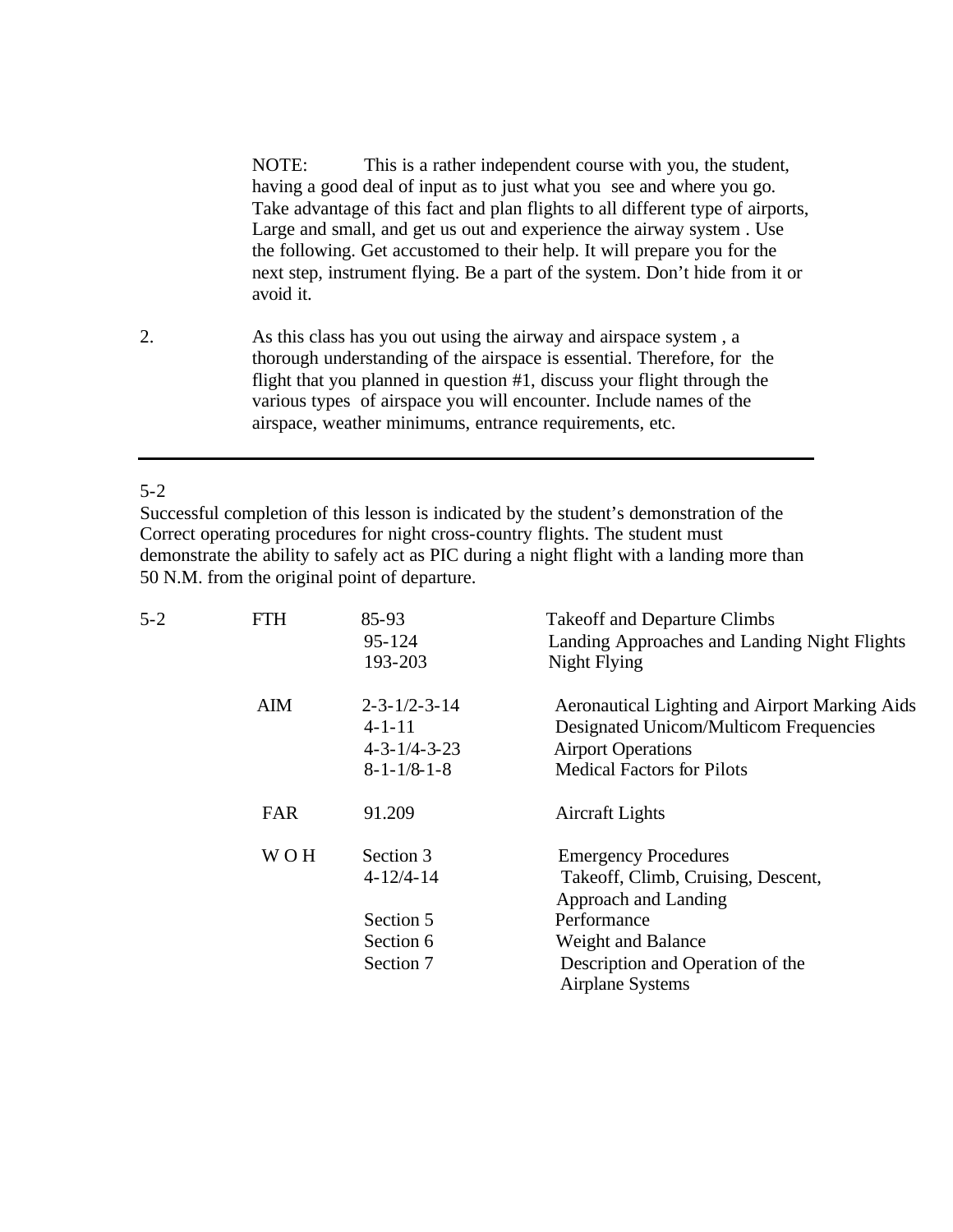#### HOMEWORK ASSIGNMENT

- 1. As the lesson objective and completion standards state, this cross-country must be to a point at least 50 N.M. away. Plan this cross-country to a point of your choice and make sure that your planning includes applicable radio navigational aids and pilotage check points that can be seen at night. Have all planning and preparations ready by your scheduled departure time. Include takeoff and landing distances, weight and balance and fuel requirements.
- 2. What is the required minimum equipment and instruments for VFR night?
- 3. What are the required preflight actions for flights not in the vicinity of an airport?
- 4. What are the night VFR flight fuel requirements?

#### 5-3

The student will show added skill in cross-country planning by selecting optimum cruising altitudes and appropriate check points for a flight with a landing at a point more than 50 N.M. from the original point of departure. Additionally, fuel planning will be accurate and allow for an adequate reserve.

\_\_\_\_\_\_\_\_\_\_\_\_\_\_\_\_\_\_\_\_\_\_\_\_\_\_\_\_\_\_\_\_\_\_\_\_\_\_\_\_\_\_\_\_\_\_\_\_\_\_\_\_\_\_\_\_\_\_\_\_\_\_\_\_\_\_\_\_\_\_\_\_

# HOMEWORK ASSIGNMENT

- 1.This lesson stresses fuel planning and preparations for a proper reserve. Be accurate in your fuel planning estimate and show it, along with your other cross-country preparations to your instructor for approval at your scheduled time.
- 2.What are the daytime requirements for VFR fuel?
- 3. List the ATC light gun signals and their meaning for both in-flight and Ground operations?

5-4

This lesson reviews full panel attitude instrument flying to prepare the student for the later introduction of partial panel air work.

| IFT | 55-92          | Basic Instrument attitudes |
|-----|----------------|----------------------------|
| TOH | $4 - 1/4 - 10$ | Normal procedures section  |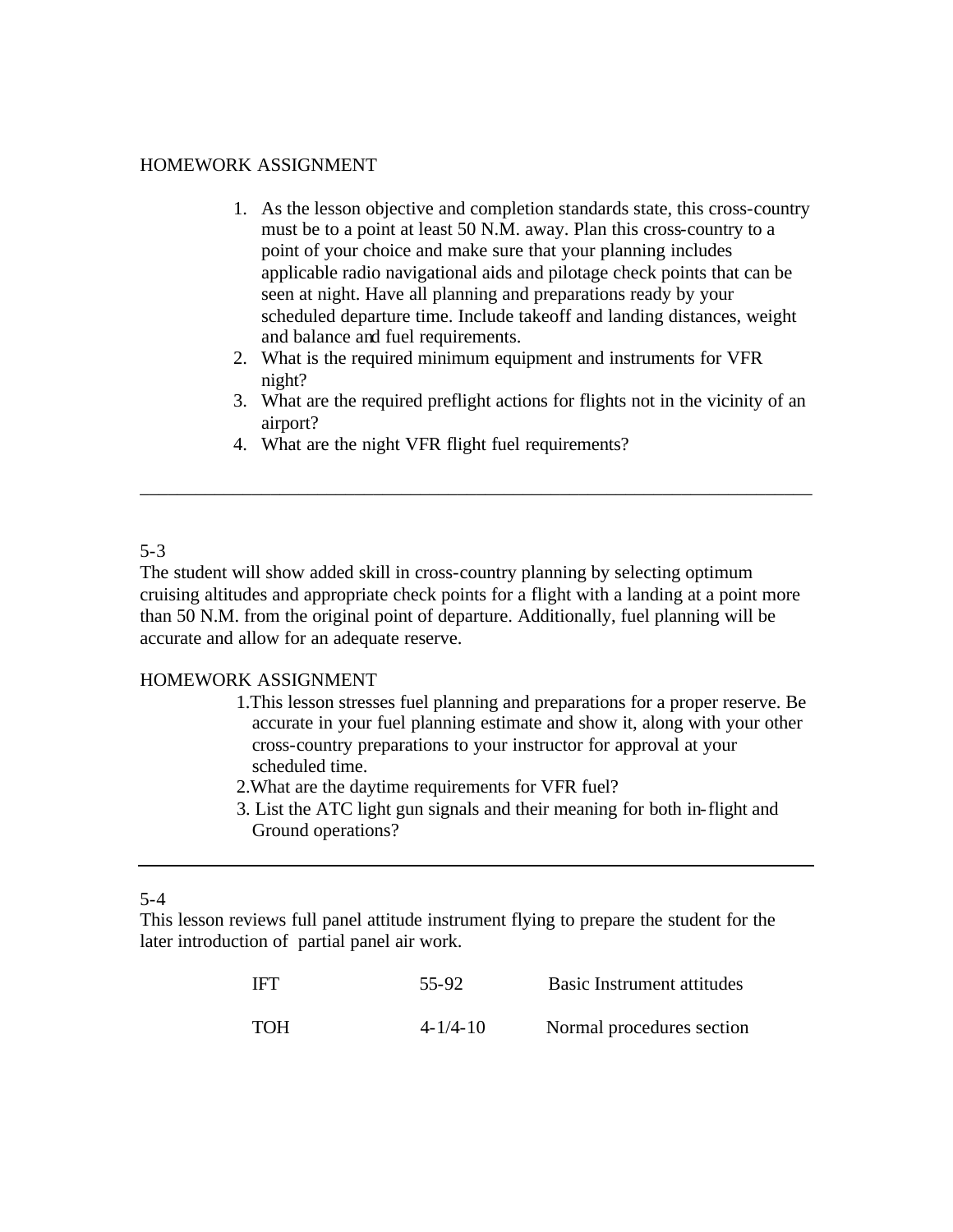#### HOMEWORK ASSIGNMENT

- 1. The student should have a full understanding of Basic Instrument Attitude flying. The student should have a basic understanding of which instruments operate from what system. The student will also need to know how to overcome instrument failures.
- 2.What type of instruments run off the gyroscopic system?
- 3.What instruments run off the pitot-static system?

# 5-5

This lesson is complete when the student has conducted a solo cross-country to include a landing at a point more than 50 N.M. from the original point of departure. The student should attempt to gain proficiency in the accurate tracking of selected VOR radials and NDB bearings.

# HOMEWORK ASSIGNMENT

- 1. Use your navigation radios. This one should take you to or past VOR and NDB stations. Get comfortable using this equipment. It will pay off during your instrument training . Be on time for your flight with all preparations ready for your instructor's approval.
- 2. List the dimensions and entry requirements, if any, for the type of airspace you will be flying in on this flight.

 3. Plan to use your VOR and NBD navigation aids on this flight, and show your instructor which facilities you plan to use.

#### 5-6

This lesson has two objectives to teach orientation in relation to VOR stations, NDB's, Localizer, and to intercept and track specific courses and radials.

| <b>IFT</b> | 55-92      | Basic Attitude Instrument Flying,<br>Fundamental skills,<br>Straight and Level, Turns, Climbs, Descents,<br>Unusual Attitudes, IFR Takeoffs |
|------------|------------|---------------------------------------------------------------------------------------------------------------------------------------------|
| AIM        | $A-1/A-11$ | NDB's, VOR's, DME's, Service Volumes,<br>ILS, and the Localizer System                                                                      |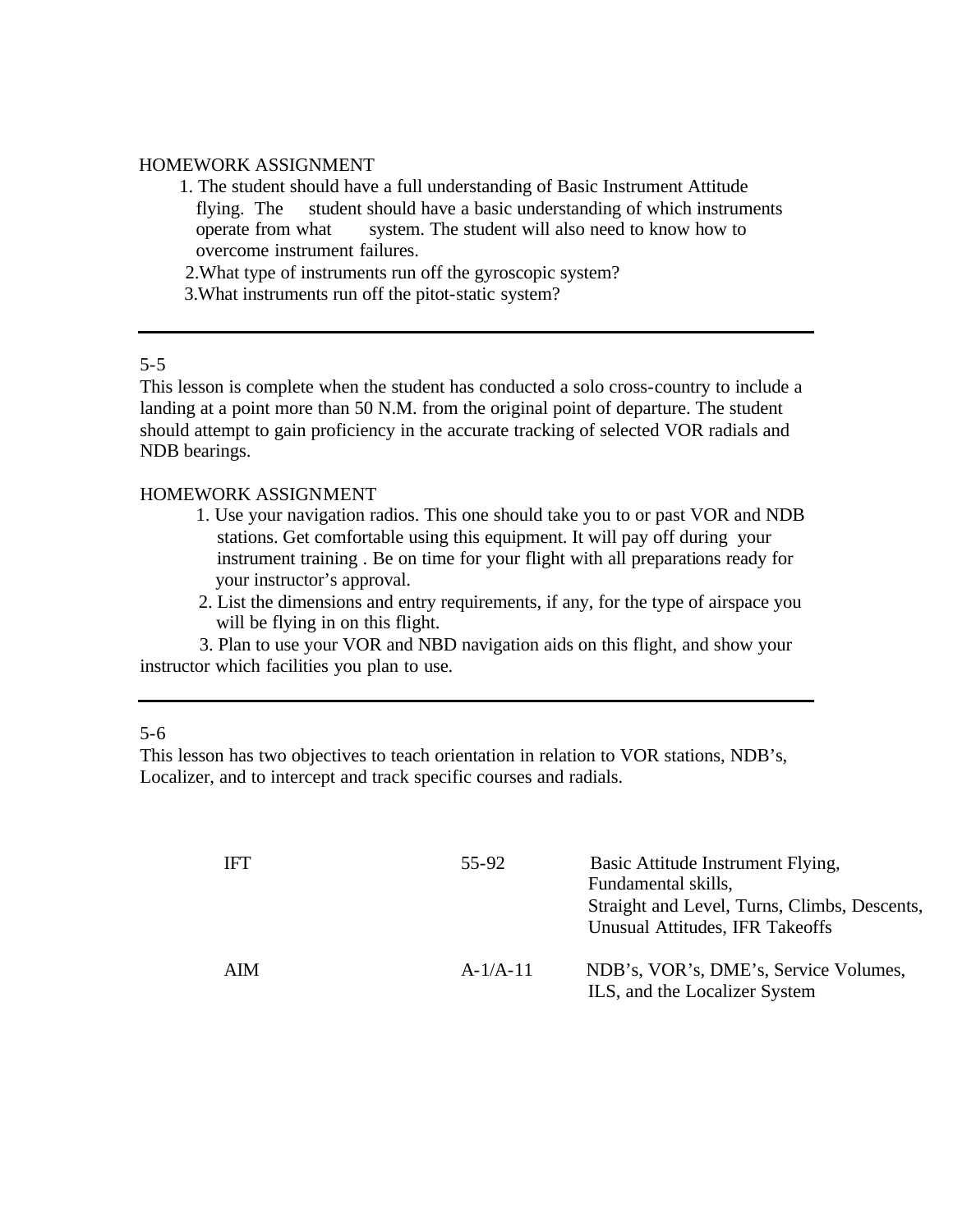#### HOMEWORK ASSIGNMENT

1.Student should have knowledge of the operating with VOR, NDB, ILS, and Localizer Systems. The student should be capable to navigate to these stations, and courses when under IFR or simulated conditions.

2. Describe how you would use each navigation system, and how accurate each system is?

3. Describe and draw the service volumes of VOR and NDB'S.

#### 5-7

This lesson introduces the student to non-precision instrument approach procedures and missed approach planning.

| <b>IFT</b> | 55-92         | Basic Attitude Instrument Flying,<br>Fundamental Skills, Straight and Level,<br>Turns, Climbs, Descents, Unusual Attitudes<br><b>IFR</b> Takeoffs |
|------------|---------------|---------------------------------------------------------------------------------------------------------------------------------------------------|
|            | 111-154       | Basic Radio Navigation, VOR's, DME's,<br>Radar Systems, NDB's, ILS, Tracking<br>and Intercepting both VOR and NDB<br>courses and approaches.      |
|            | 167-190       | Approaches: How to read and understand<br>the different types of approaches.                                                                      |
| AIM        | $A-262/A-269$ | Approach Chart Information, Instrument<br>Chart Information, Clearances and<br>Procedures.                                                        |

# HOMEWORK ASSIGNMENTS

1.Student should be able to demonstrate proficiency to navigate to a fix and execute a non-precision approach. Student should be able to read and understand various approach plates.

- 2. Describe the four segments of an instrument approach?
- 3. Describe what the difference between straight-in and circling minimums?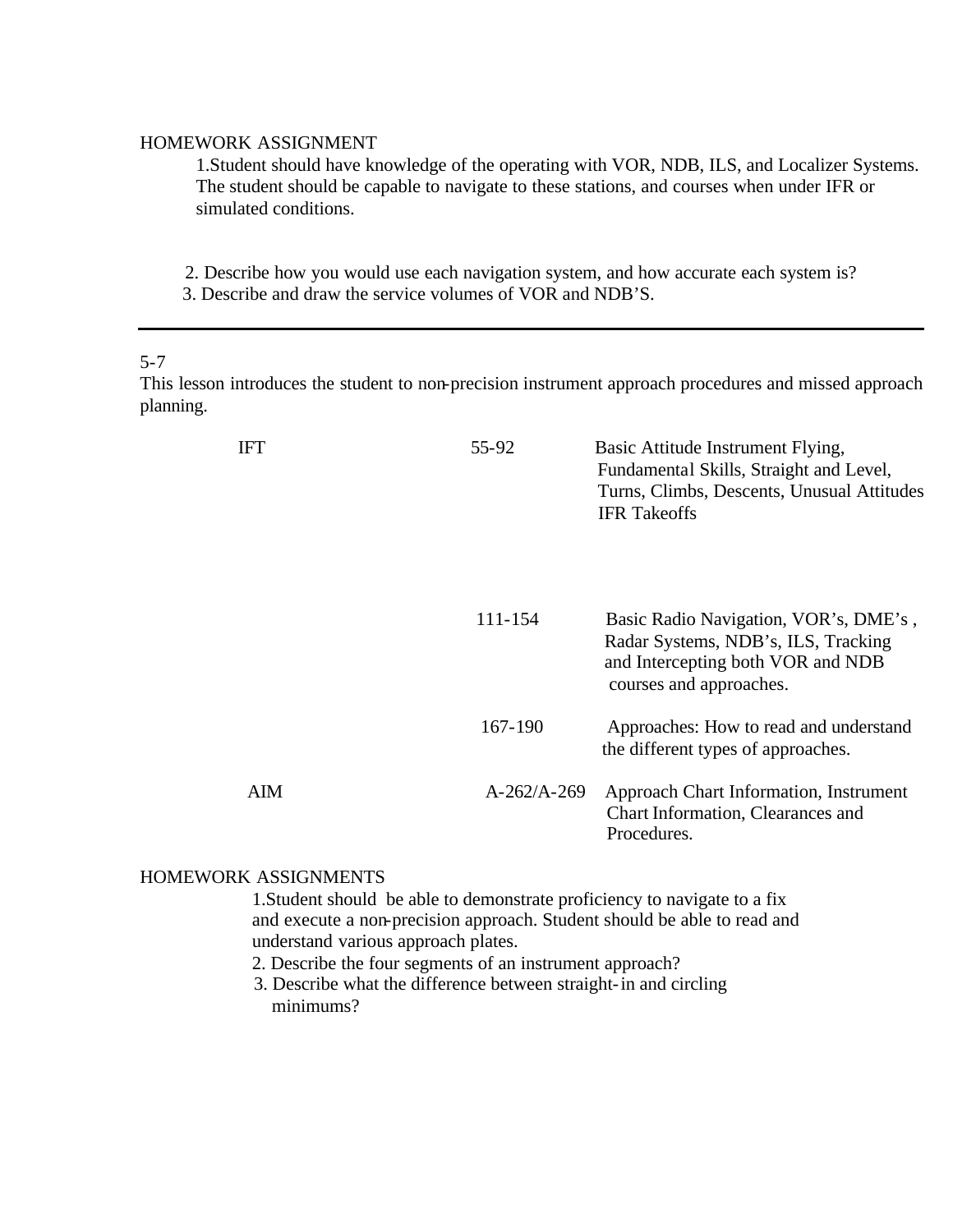5-8

During this lesson, the student will plan and conduct a short IFR cross-country flight. During the flight, the student will become familiar with IFR departure and arrival procedures.

| <b>IFT</b> | 133-154        | Using navigation instruments, VOR, NDB,<br>Orientation, Tracking, Intercepting, DME<br>Arcs                            |
|------------|----------------|------------------------------------------------------------------------------------------------------------------------|
|            | 167-190        | Approaches: how to read and understand all<br>types of approaches.                                                     |
|            | 206-218        | Instrument arrival procedures, Approaches,<br>Canceling IFR, Missed Approaches,<br>Emergencies.                        |
|            | 219-236        | E6B flight computer, NOTAM's, Weather<br>reports, VFR& IFR flight planning.                                            |
| <b>AIM</b> |                | A-259/A-264 Arrival procedures, Approach control,<br>Instrument approach charts                                        |
| <b>TOM</b> | $4 - 1/4 - 27$ | Safe operating speeds, Normal procedures<br>Checklist, Engine: start, warm-up, taxi<br>Climb, cruise, landing parking. |
|            | $5 - 1/5 - 29$ | All performance data pertaining to the<br>flight                                                                       |

# HOMEWORK ASSIGNMENT

1. Student should be able to plan an IFR cross-country with all arrival and departure procedures.

2. What are the fuel requirements for IFR flight?

3.Describe how you would use a SID or STAR during an IFR cross-country flight plan?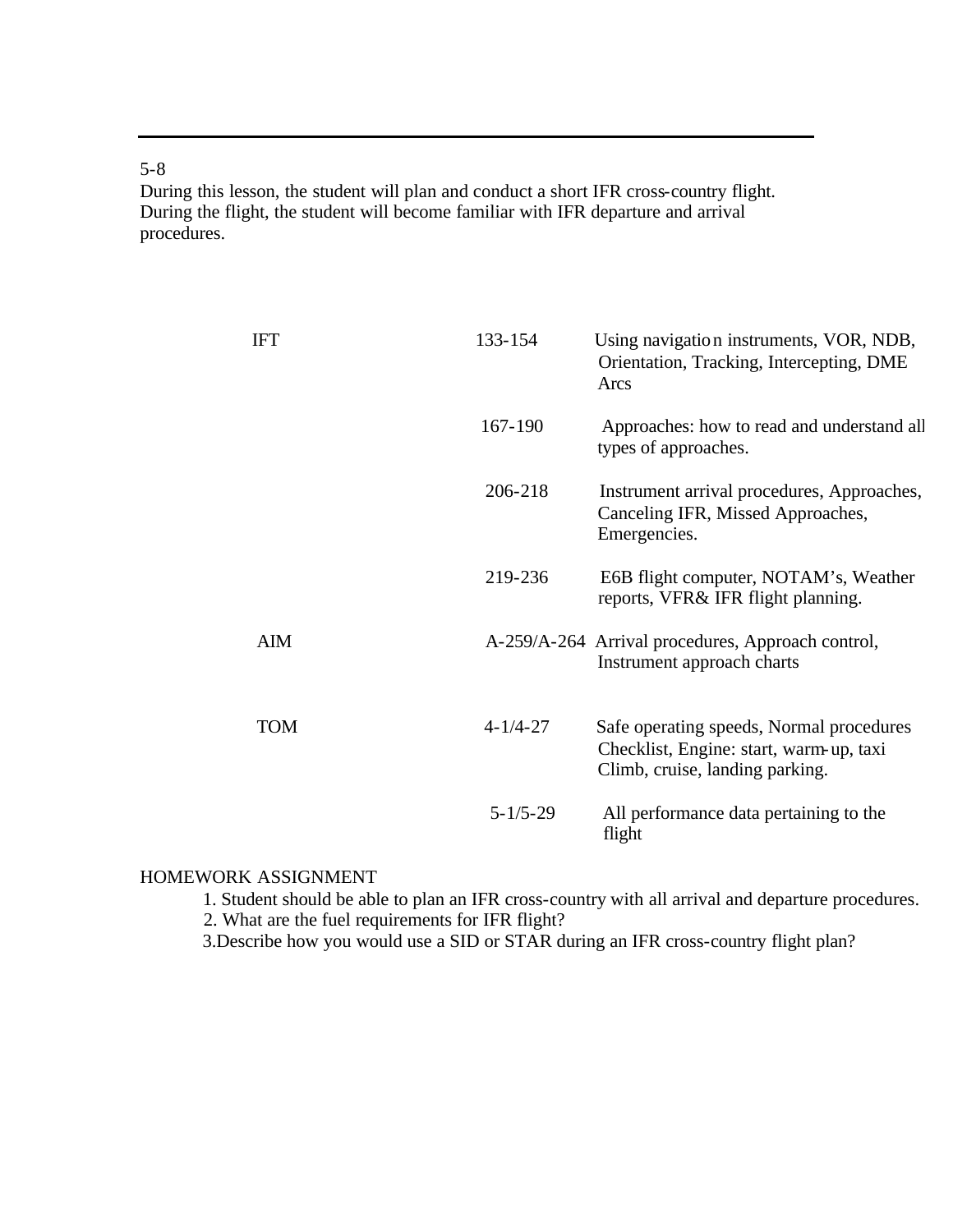# 5-9

In this lesson you will continue to practice cross-country planning and accurate navigation. The flight will include a landing at a point more than 50 N.M. from the original point of departure.

| <b>IFT</b> | 133-154        | Use of navigational aids, VOR, NDB,<br>Tracking, Intercepting, and Orientation |
|------------|----------------|--------------------------------------------------------------------------------|
| <b>FTH</b> | 165-179        | Cross-country flying, flight logs,<br>navigation aids.                         |
| TOH        | $5 - 1/5 - 29$ | All performance data pertaining to flight                                      |

\_\_\_\_\_\_\_\_\_\_\_\_\_\_\_\_\_\_\_\_\_\_\_\_\_\_\_\_\_\_\_\_\_\_\_\_\_\_\_\_\_\_\_\_\_\_\_\_\_\_\_\_\_\_\_\_\_\_\_\_\_\_\_\_\_\_\_\_\_\_\_\_\_\_\_\_\_\_\_\_\_\_\_\_\_\_\_

# HOMEWORK ASSIGNMENT

1.The student will plan a VFR cross-country using weather data received from flight service station (FSS), along with all performance data pertaining to the flight. This flight should be planned to an airport more than 50 N.M. away from the original point of departure.

2. Locate the Dallas Class B sectional and list the following:

| vertical limits    | speed limits           |
|--------------------|------------------------|
| lateral limits     | pilot requirements     |
| entry requirements | equipment requirements |
| weather minimums   |                        |

# 5-10

This lesson is complete when the student has conducted a solo cross-country that is more than 50 N.M. from the original point of departure. During the preflight evaluation, the student should display efficient use of applicable FAA publications, weather analysis, and accurate flight planning.

# HOMEWORK ASSIGNMENT

1.The student upon completion of this lesson should show ability to plan and execute a cross-country that is more than 50 N.M. from the original point of departure. Navigational efficiency should increase both knowledge of pilotage and dead-reckoning, but also VOR and NDB use.

2.Describe how a Victor Airway works?

3.Describe the dimensions of a Victor Airway?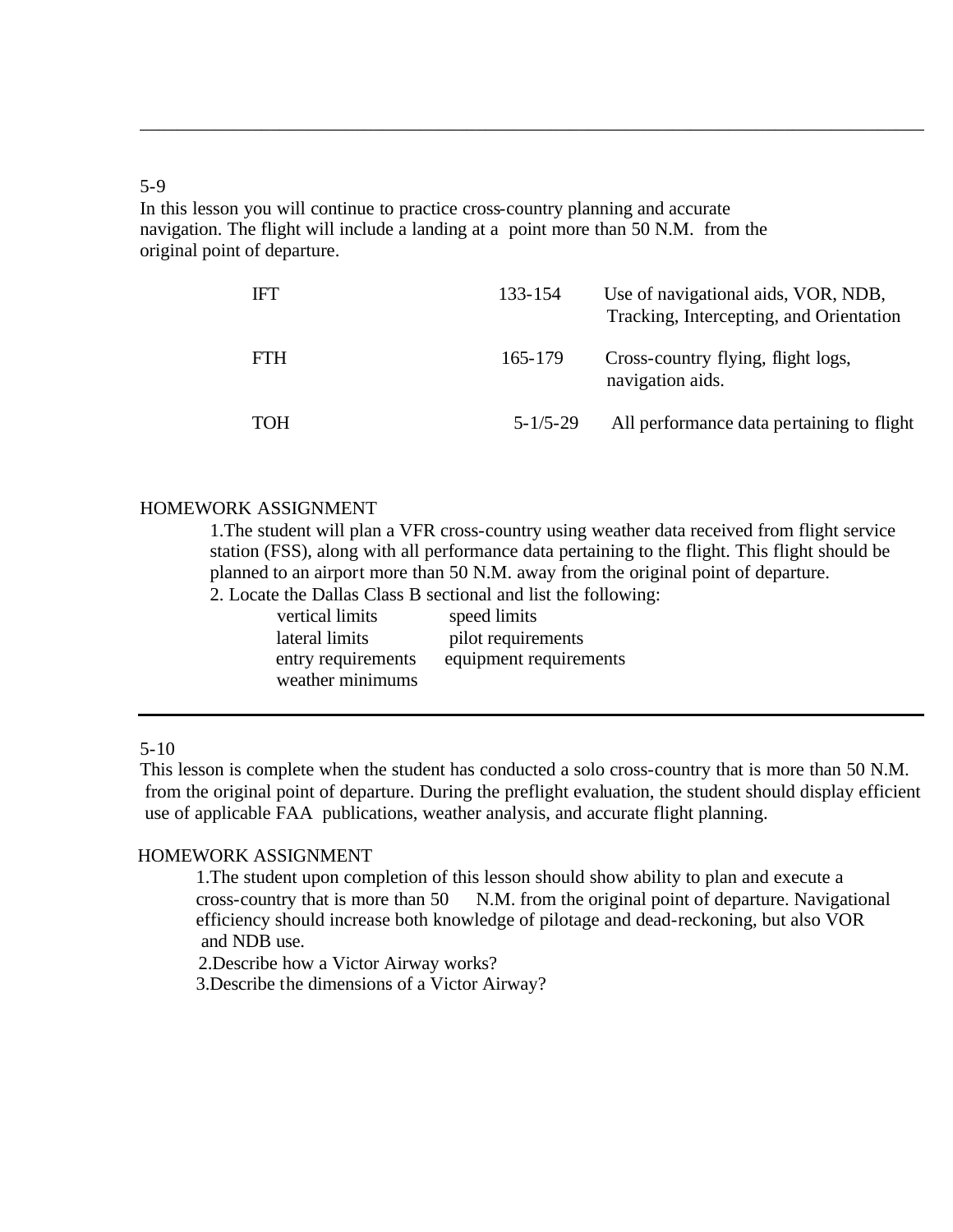#### 5-11

This lesson is complete when the student has conducted a solo cross-country with landings at a minimum of three points, one at which has to be at least 250 N.M. straight line distance from the original point of departure. During the preflight orientation and Postflight evaluation, the student shall display efficient use of applicable FAA publications, correct weather analysis, and accurate flight planning.

# HOMEWORK ASSIGNMENT

1.The entire class leads to this flight, not your stage check. This is where it all comes together. This flight fills the long cross-country requirement for commercial pilot certificate. You must plan a three leg flight with a landing that should be 250 N.M. straight line distance away from Norman. Go somewhere else interesting and challenging. Pay strict attention to your weather data and fuel requirements and plan accordingly. Have all preparations ready for approval at your assigned departure time. 2. When does "night" begin and end, according to the FAR's?

# 5-12

# HOMEWORK ASSIGNMENT

The student should have knowledge of all of the previous lessons to pass a quiz over the contents of the whole stage. The student has completed this lesson when a 70% or better grade is reached on the test, and of the missed questions reviewed.

# 5-13

This lesson is complete when the student can demonstrate the ability to act as PIC on a cross-country flight with a landing at a point more than 50 N.M. from the original point of departure.

| <b>FLIGHT</b> |      | PAGE.            | <b>MATERIALS</b> |
|---------------|------|------------------|------------------|
| <b>LESSON</b> | TEXT | <b>PARAGRAPH</b> | TO BE COVERED    |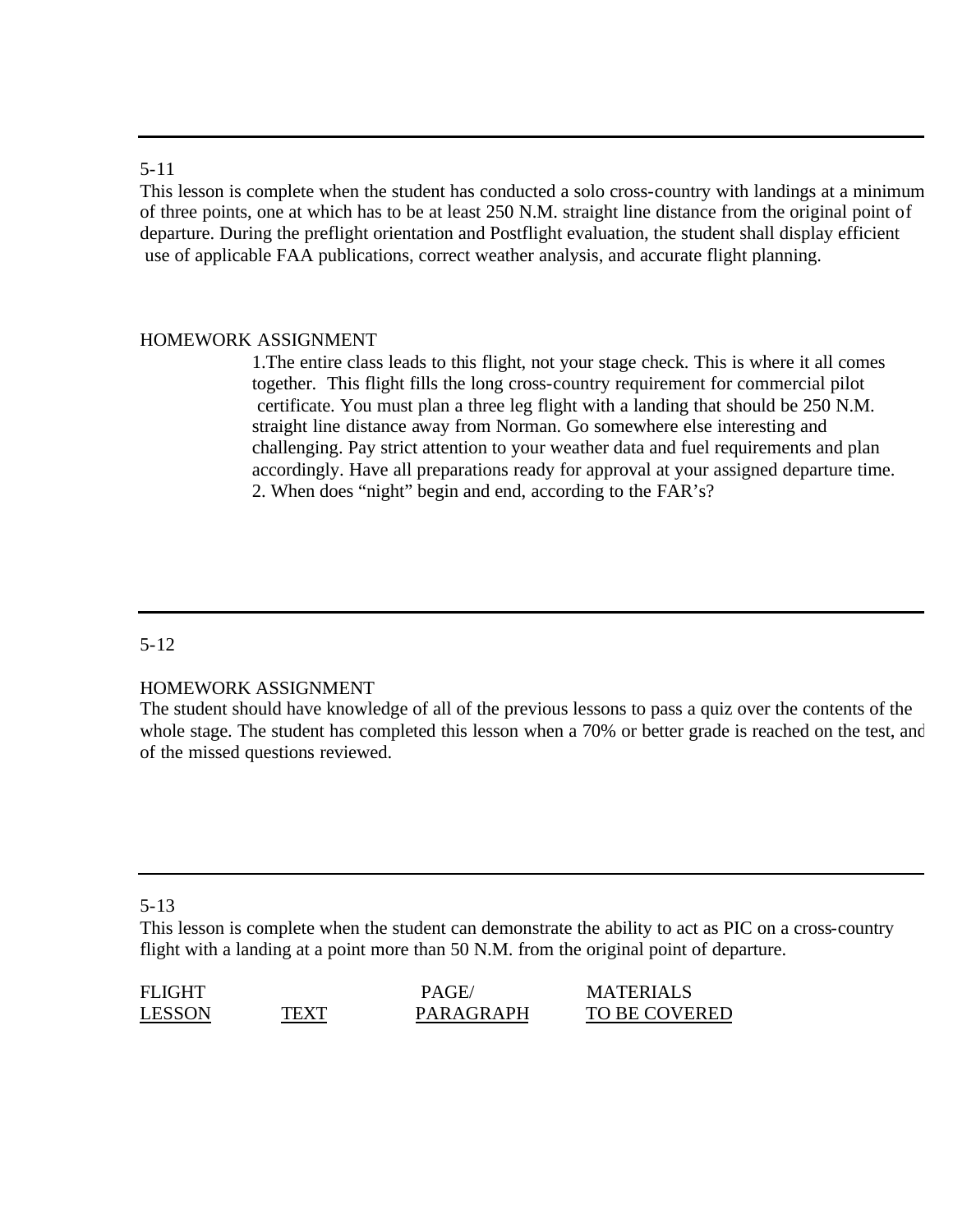| $5 - 13$ | <b>FTH</b> | $71 - 84$<br>113-119<br>125-130<br>165-179<br>181-191 | Airport traffic patterns<br>Emergency approaches and landings (actual)<br>and (simulated).<br>Faulty approaches and landings<br>Cross-country flying<br>Emergency flight by reference to instruments                                                                                                                                                                                                                                                                                                                                                     |
|----------|------------|-------------------------------------------------------|----------------------------------------------------------------------------------------------------------------------------------------------------------------------------------------------------------------------------------------------------------------------------------------------------------------------------------------------------------------------------------------------------------------------------------------------------------------------------------------------------------------------------------------------------------|
|          |            |                                                       |                                                                                                                                                                                                                                                                                                                                                                                                                                                                                                                                                          |
|          |            | 300-325                                               | Weight and balance, effects of weight<br>on flight performance, Effects of weight<br>and balance section, Airplane structures, effe<br>on stability and controllability with weight an<br>balance, effects of load distribution, weight an<br>balance control, airplane performance, straight<br>and level flight, climb performance, range<br>performance,<br>takeoff and landing performance, importance<br>of performance data, atmospheric pressure,<br>standard atmosphere, pressure altitude,<br>density altitude, airplane performance<br>speeds. |
|          | <b>AIM</b> | $1 - 1 - 2/1 - 1 - 7$<br>$4 - 1 - 3$                  | Navigation aids<br>Information provided by the Flight Service<br><b>Station</b>                                                                                                                                                                                                                                                                                                                                                                                                                                                                          |
|          |            | $4 - 1 - 11$                                          | Designated Unicom/Multicom Frequencies                                                                                                                                                                                                                                                                                                                                                                                                                                                                                                                   |
|          |            | $4 - 2 - 1/4 - 2 - 14$                                | Radio communications and phraseology<br>techniques                                                                                                                                                                                                                                                                                                                                                                                                                                                                                                       |
|          |            | $4 - 3 - 3$                                           | Visual indicators at uncontrolled airports                                                                                                                                                                                                                                                                                                                                                                                                                                                                                                               |
|          |            | $4 - 3 - 13$                                          | Traffic control light signals                                                                                                                                                                                                                                                                                                                                                                                                                                                                                                                            |
|          |            | $5 - 1 - 1$                                           | Preflight preparation                                                                                                                                                                                                                                                                                                                                                                                                                                                                                                                                    |
|          |            | $5 - 1 - 4$                                           | Flight plans: VFR flights                                                                                                                                                                                                                                                                                                                                                                                                                                                                                                                                |
|          |            | $5 - 1 - 12$                                          | Closing VFR/DVFR flight plans                                                                                                                                                                                                                                                                                                                                                                                                                                                                                                                            |
|          |            | $6 - 1 - \frac{2}{6} - 4 - 3$                         | <b>Emergency procedures</b>                                                                                                                                                                                                                                                                                                                                                                                                                                                                                                                              |
|          |            | $7 - 1 - 1/7 - 1 - 28$                                | Meteorology                                                                                                                                                                                                                                                                                                                                                                                                                                                                                                                                              |
|          |            | $7 - 2 - 1/7 - 2 - 5$                                 | Altimeter setting procedures                                                                                                                                                                                                                                                                                                                                                                                                                                                                                                                             |

9-1-1/9-1-6 Aeronautical charts and related publications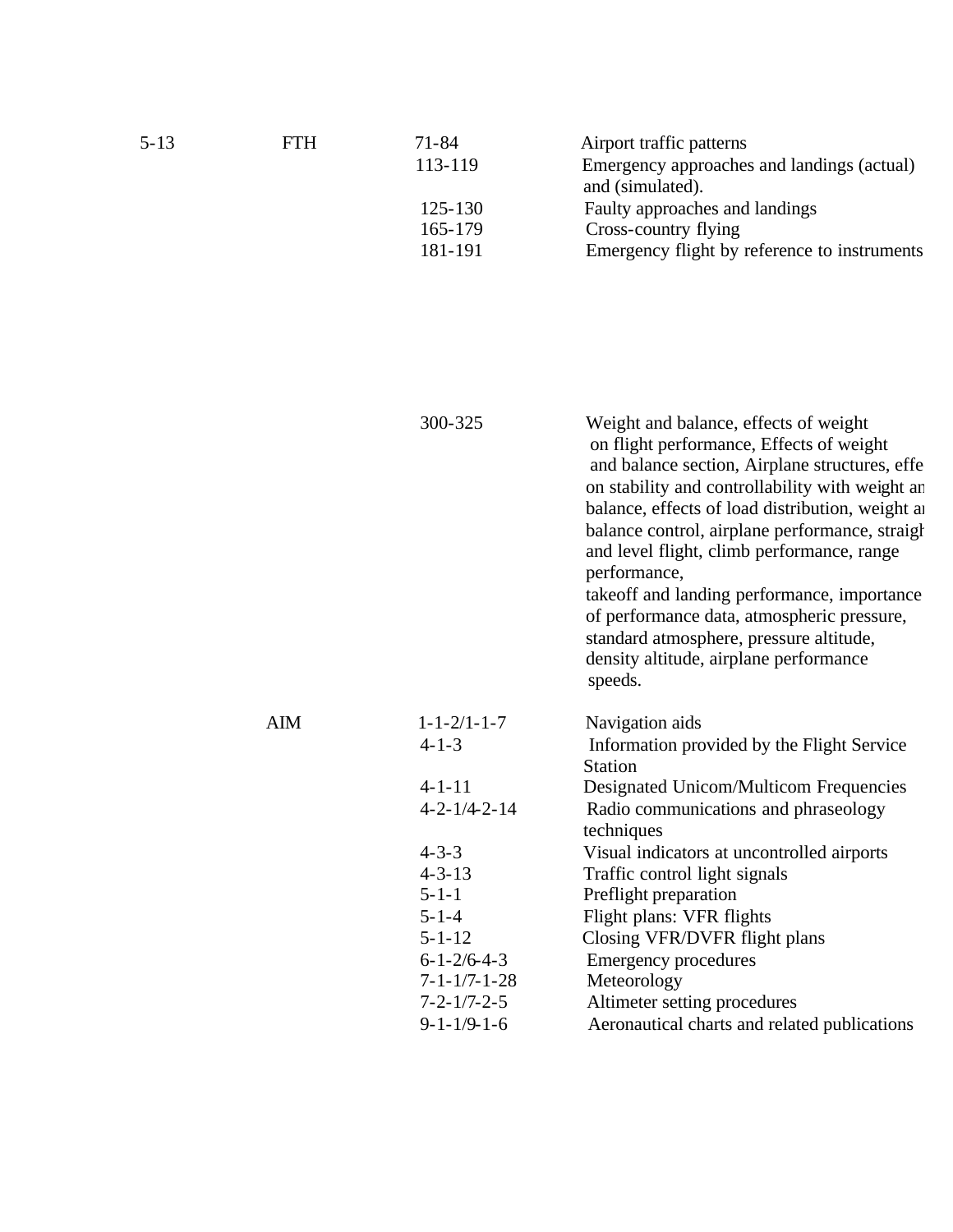| <b>IFT</b> | 59<br>93<br>111-134<br>133-154<br>160-190<br>191-199                         | Basic instrument maneuvers<br>Basic instrument flight patterns<br>Electronics aids to instrument flying<br>Navigation instruments<br>Federal airway and airspace system<br>Air Traffic Control                                                                                                                        |
|------------|------------------------------------------------------------------------------|-----------------------------------------------------------------------------------------------------------------------------------------------------------------------------------------------------------------------------------------------------------------------------------------------------------------------|
| <b>FAR</b> | 91.117<br>91.119                                                             | Aircraft speed<br>Minimum safe altitudes: General                                                                                                                                                                                                                                                                     |
|            | 91.121<br>91.123                                                             | Altimeter settings<br>Compliance with ATC clearances and<br>instructions                                                                                                                                                                                                                                              |
|            | 91.130<br>91.131<br>91.151<br>91.153<br>91.155<br>91.157<br>91.159<br>91.203 | Operating in class C airspace<br>Operating in class B airspace<br>Fuel requirements for flight in VFR<br>conditions<br>VFR flight plan: Information required<br><b>Basic VFR</b> weather minimums<br>Special VFR weather minimums<br>VFR cruising altitudes or flight level<br>Civil aircraft: certification required |
|            | 91.205<br>91.215                                                             | Instrument and equipment requirements<br>ATC transponder and altitude reporting<br>equipment and use                                                                                                                                                                                                                  |
| <b>TOH</b> | Section 2<br>Section 3<br>Section 5<br>Section 6<br>Section 7                | Limitations<br><b>Emergency procedures</b><br>Performance<br>Weight and Balance<br>Description and operation of the airplane<br>And its systems                                                                                                                                                                       |

#### HOMEWORK ASSIGNMENTS

1. As the completion standards stated, this lesson is completed when you demonstrate your ability to act as PIC on a cross-country flight. Therefore, if your instructor has not already assigned you to make a flight plan then you pick a place that is 50 N.M. from the original point of departure, and plan the appropriate flight for the lesson.